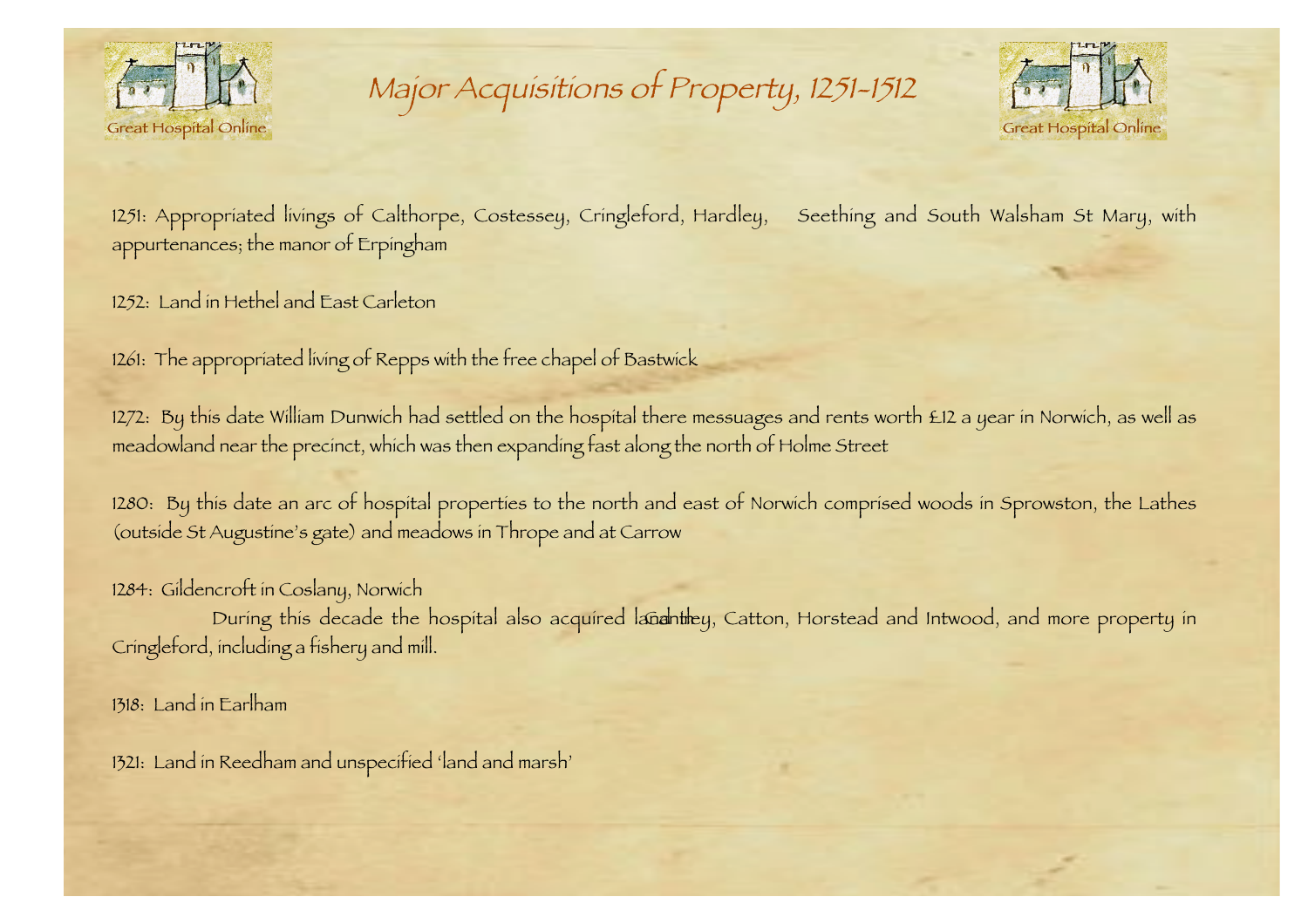1331: More land in Cringleford, Hardley, Hethel, Seething and Repps; fresh acquisitions in Limpenhow and Wickmere. About this date a substantial estate in Rollesby (perhaps the manor itself) was purchased.

1334: More land in Cringleford, Seething and Reeps; fresh acquisitions in Sisland and Thwaite; the appropriated livings of Mundham St Peter, with other property there, and of Thurlton. Although the countess of Norfolk secured a royal licence to settle the advowson of South Walsham St Lawrence upon St Giles's her title was successfully challenged.

1381: More land in Calthorpe, Harley, Loddon, Mundham, Repps and Sisland.

1385: By this date the hospital held over 50 acres of arable and marshland in Salhouse and Wroxham.

1410: The manor of Cringleford (Berford's). Despite the award of a royal licence, the hospital's efforts to secure the appropriated living of Wickmere failed.

1450: The appropriated living of Mundham St Ethelbert and the manor of Mundham.

1455: More land (288 acres) and rents in Hethel and East Carleton (settled in trust on St Giles's in <sup>c</sup>. 1279 for 80 years in the hope of acquiring a permanent title in mortmain)

1461: The manor of Heylesdon's in Cringleford with appurtenances in Colney, Eaton and Hethersett (likewise settled in trust)